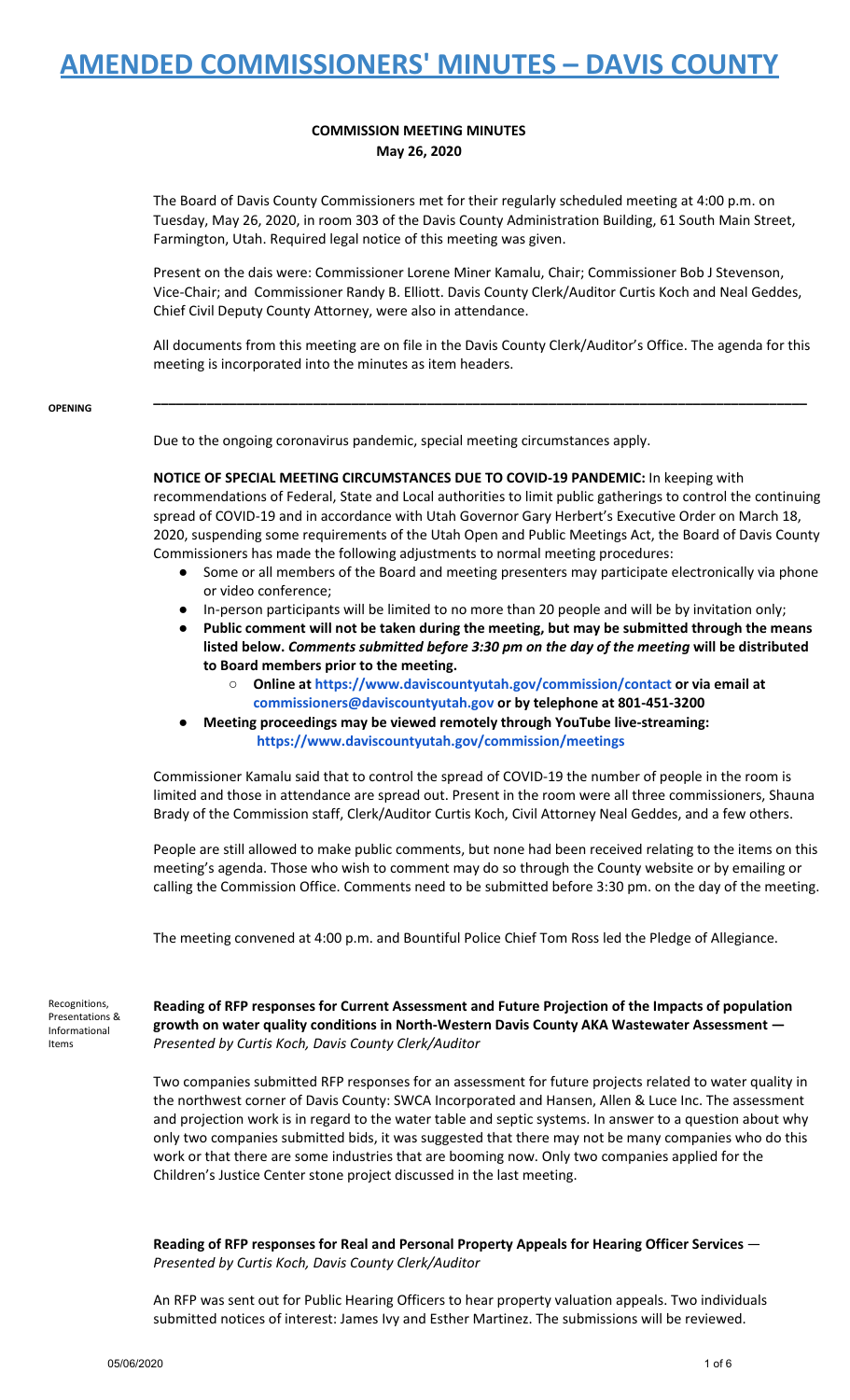Notice of Intent #2020-211 to Engage in Contract Negotiations with Acme Construction Inc. for Mill Creek Sediment Basin floor

### **Notice of Intent to Engage in Contract Negotiations with Acme Construction Inc. for the Mill Creek Sediment Basin concrete floor project** — *Presented by Curtis Koch, Davis County Clerk/Auditor*

A Notice of Intent to Engage in contract negotiations with Acme Construction Inc., for the Mill Creek Sediment Basin concrete floor project, was presented. Discussion was had about the location of the basin, which is just off the freeway at 500 South in Bountiful, near the RB's [One Stop] gas station. The sediment basin was moved further down the line a couple of years ago, because it was difficult to access. The concrete will allow the water to come through and then settle at that location further down.

Notice of Intent #2020-212 to Engage in Contract Negotiations with New Concepts Construction For CJC repairs

**PUBLIC COMMENTS** **Notice of Intent to Engage in Contract Negotiations with New Concepts Construction for the Children's Justice Center (CJC) tile façade repair** — *Presented by Curtis Koch, Davis County Clerk/Auditor*

New Concepts Construction has been selected for the project on the Children's Justice Center, replacing the tile façade and the repair work needed for that building.

Commissioner Kamalu invited anyone in the room, who would like to speak as a citizen, to make comments.

**\_\_\_\_\_\_\_\_\_\_\_\_\_\_\_\_\_\_\_\_\_\_\_\_\_\_\_\_\_\_\_\_\_\_\_\_\_\_\_\_\_\_\_\_\_\_\_\_\_\_\_\_\_\_\_\_\_\_\_\_\_\_\_\_\_\_\_\_\_\_\_\_\_\_\_\_\_\_\_\_\_\_\_\_\_\_\_\_**

**Rhonda Perks, representing Congressman Chris Stewart,** said the Congressman was at the Bountiful Veteran's Park ground-breaking this morning. It was the second event he's attended in the last few months. On Friday, he was at the State Capitol to recognize the nine U.S. Naval Academy graduates this year from Utah. One of those nine, Alex Hardy of Bountiful, was charged to Congressman Stewart specifically. The Congressman and his staff are really proud to send him off to his first assignment. He's not sure what that's going to be yet, but he is a wonderful representative for the State of Utah and our military. Congressman Stewart is happy to be out doing a few small events. He was really missing being out in public with his constituents. He caught a plane this afternoon and will work for the rest of the week in Washington, D.C.

The Congressman is grateful for all of the elected officials in the District and the way they've conducted themselves over the last few months, being willing to try to take care of constituents the best way they know how.

May Employee Service Awards

**May Employee Service Awards —** *Presented by Commissioner Lorene Kamalu*

Milestone anniversaries of County employees were recognized, and appreciation was expressed for their service. The employees couldn't attend the meeting in person, but Commissioners read their names and noted that some have been with the County for a long time. Certificates, medallions and gift cards to be awarded to each of them.

### **Five years of service 20 years of service**

Brindy Solomon, Children's Justice Center Ryan Perkins, Attorney's Office Connor Bowman, Davis Park Golf Bryan Smith, Animal Care

## **10 years of service**

Cindy Stoeckl, Information Systems **25 years of service** Kelcie Baer, Corrections Laura Acerson, Assessor's Office Mary Miller, Library **Brandon Hunt, Public Works** 

### **15 years of service**

Jammie Cox, Sheriff's Office **30 years of service** Chase Peterson, Corrections

David Hansen, Events Center

Byron Yamane, Public Works

**\_\_\_\_\_\_\_\_\_\_\_\_\_\_\_\_\_\_\_\_\_\_\_\_\_\_\_\_\_\_\_\_\_\_\_\_\_\_\_\_\_\_\_\_\_\_\_\_\_\_\_\_\_\_\_\_\_\_\_\_\_\_\_\_\_\_\_\_\_\_\_\_\_\_\_\_\_\_\_\_\_\_\_\_\_\_\_\_**

Kevin Rose, Sheriff Office The Tiffany Hess, 911 Emergency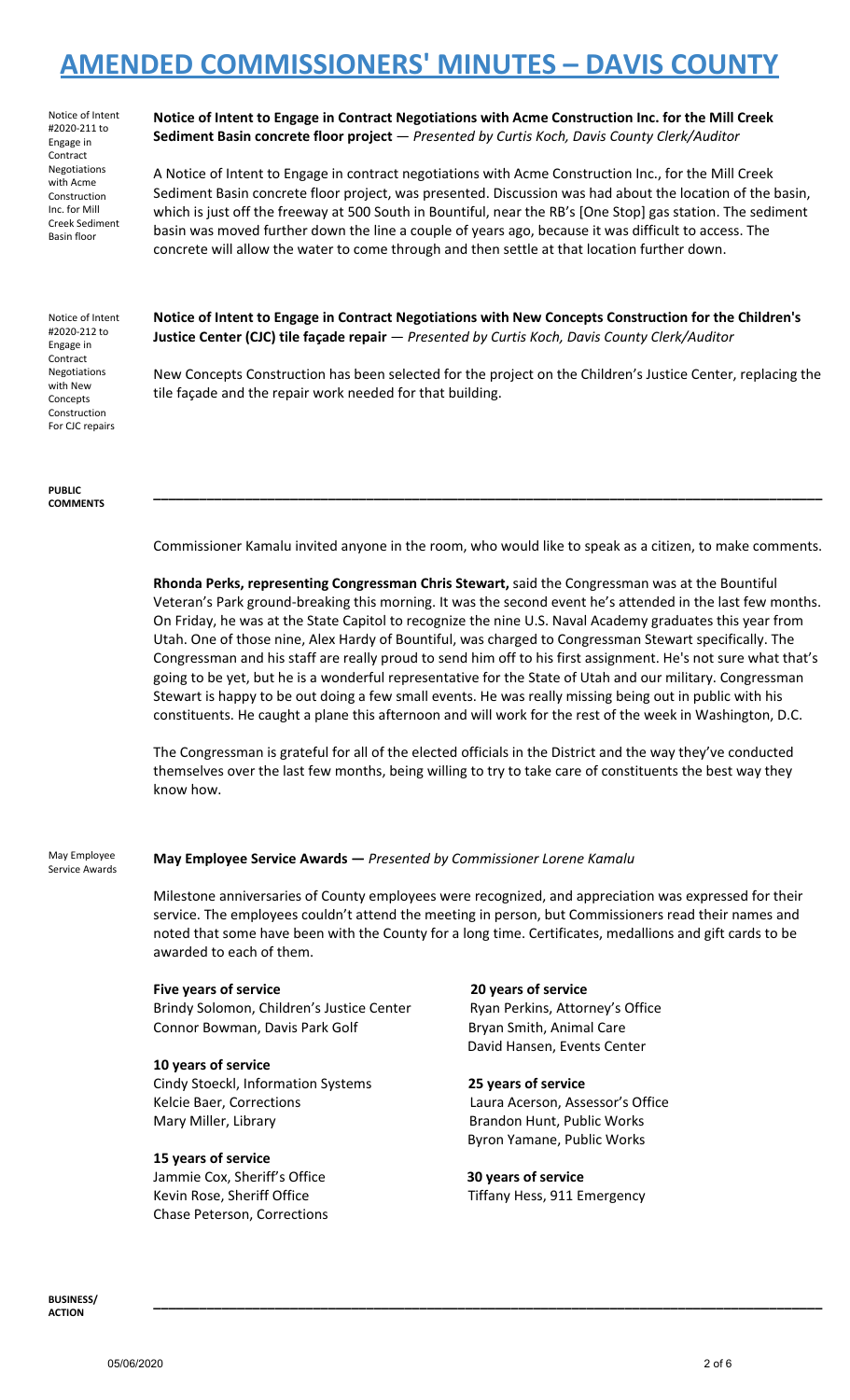Amendment #2020-44-A with Utah Dept. of Health to increase funding for TB Prevention and Control

Agreement #2020-213 with C & E Stone Masonry for bridge wall at Davis Park Golf Course

Request #2020-214 for **Temporary** Access License to Kendall J. Heaps and Jill M. Heaps for access to Mutton Hollow Regional Retention basin

Change Order #2019-561-A #1 with Spindler Construction Corp . to original contract amount increased as a result of bids submitted for the North Branch (Clearfield)

**Amendment #2020-44-A with the Utah Department of Health to increase funding and replace Attachment A for TB Prevention and Control** — *Presented by Commissioner Kamalu*

An amendment to a contract with the Utah Department of Health was introduced. The contract is for tuberculosis prevention and control, and the amendment is to increase funding and replace Attachment A. The contract period is 04/01/2020 to 12/31/2020. The receivable amount is \$5,160.

Agreement #2020-213 with C & E Stone Masonry for construction of a bridge wall across the stream on **the 18th Hole at Davis Park Golf Course** — *Presented by Commissioner Kamalu*

The contract period is 05/25/2020 to 06/25/2020. The payable amount is \$12,960.

Request #2020-214 for a Temporary Access License to Kendall J. Heaps and Jill M. Heaps for access to, **through and across the flood control facilities known as the Mutton Hollow Regional Retention basin** — *Presented by Commissioner Kamalu*

A request was submitted for a Temporary Access License to Kendall J. Heaps and Jill M. Heaps for access to, through, and across the flood control facilities known as the Mutton Hollow Regional Retention Basin. They are adjoining property owners who want access so they can do some repairs, including fixing a fence. The contract period is 05/26/2020 to 06/26/2020. There is no financial amount associated with this item.

**Change Order #2019-561-A #1 with Spindler Construction Corp. to the original contract amount increased as a result of bids submitted for the North Branch (Clearfield)** — *Presented by Commissioner Kamalu*

The first change order to a contract with Spindler Construction Corporation, for the new North Branch Library in Clearfield, was presented.

Following initial submission of subcontractor bids, which were closer to \$4.9 million, subsequent value engineering discussions occurred between the County, Spindler Construction, and AJC Architects, as part of the ongoing CMGC (Construction Manager General Contractor) process. The changes were not structural and mainly centered around changes to the exterior plaza of a library as well as some changes to the interior of the library. The document forms the basis for the GMP (Guaranteed Maximum Price) and Notice to Proceed, which is also on the Commission agenda. The Notice to Proceed also includes a detailed list of the project costs that are the basis for this change order. Commissioner Kamalu heard the description of the changes as a member of the Library Board. The CMGC process allows the County to keep changes from happening later and driving costs up because they weren't foreseen early in the process.

The contract period began 11/29/2019 and there is no ending date. The payable amount is an increase of \$126,287, taking the contract amount from \$4.5 million to \$4,626,287.

Notice to Proceed #2019-561-B to Spindler Construction Corp. and GMP letter from Spindler Construction Corp. for the North Branch (Clearfield) Library construction project

**Notice to Proceed #2019-561-B to Spindler Construction Corp. and GMP (Guaranteed Maximum Price) letter from Spindler Construction Corp. for the North Branch (Clearfield) Library construction project** — *Presented by Commissioner Kamalu*

A Notice to Proceed, to Spindler Construction Corporation, and GMP (Guaranteed Maximum Price) letter from Spindler Construction Corporation for the North Branch Library construction project was introduced. There are no terms applicable, and there is no financial information. The Notice to Proceed gives Spindler Construction permission from Davis County to begin the construction on the North Branch Library, to be located at 1 N. Main in Clearfield. Included with this notice are: 1) the change order previously discussed that increases the maximum construction cost in the contract, and 2) a letter from Spindler Construction setting the guaranteed maximum price or GMP for the project at \$4,626,287 for hard construction. This letter also includes a cost estimate breakdown showing more specific information about project costs. Commissioners look forward to the new library – it's going to be a wonderful thing for the County citizens.

Agreement # 2020-215 with Cornell's BBQ

**Agreement #2020-215 with Cornell's BBQ for food donation for DCSO employees in appreciation for efforts through the COVID-19 emergency** — *Presented by Commissioner Kamalu*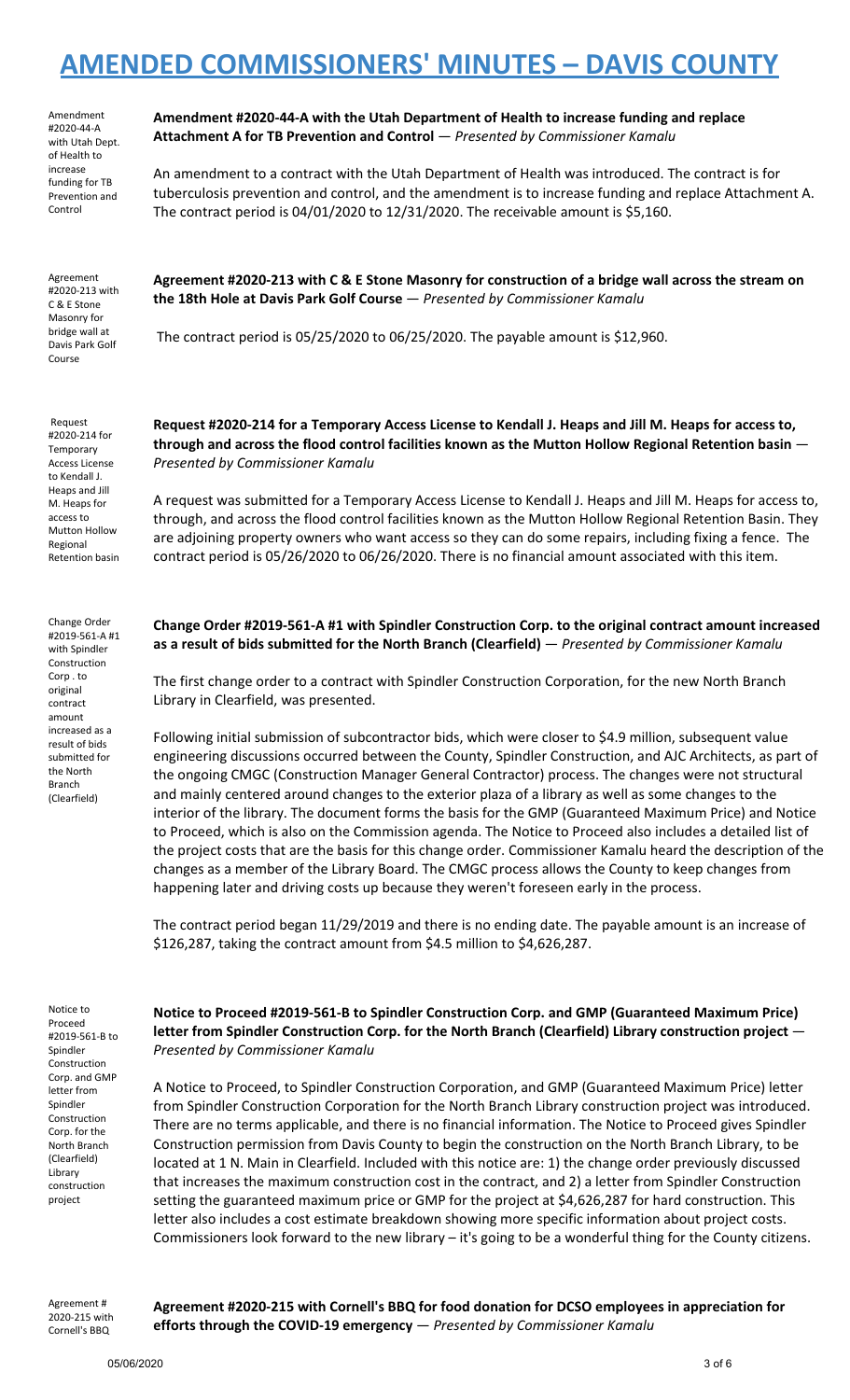|                                                                                                                                                                                        | <b>AMENDED COMMISSIONERS' MINUTES - DAVIS COUNTY</b>                                                                                                                                                                                                                                                                                                                                                                                                                                                                                                                                                                                                                                    |
|----------------------------------------------------------------------------------------------------------------------------------------------------------------------------------------|-----------------------------------------------------------------------------------------------------------------------------------------------------------------------------------------------------------------------------------------------------------------------------------------------------------------------------------------------------------------------------------------------------------------------------------------------------------------------------------------------------------------------------------------------------------------------------------------------------------------------------------------------------------------------------------------|
| for food<br>donation for<br><b>DCSO</b><br>employees                                                                                                                                   | An agreement with Cornell's Barbecue was present. The agreement is for a food donation for Davis County<br>Sheriff's Office employees in appreciation for their efforts throughout the COVID-19 emergency. The<br>contract period is 05/09/2020 to 05/09/2020. The donation amount is \$1,120.                                                                                                                                                                                                                                                                                                                                                                                          |
| Agreement<br>#2020-216with<br>Northern Realty<br>for food<br>donation for<br><b>DCSO</b><br>employees                                                                                  | Agreement #2020-216 with Northern Realty for food donation for DCSO employees during the COVID-19<br>pandemic - Presented by Commissioner Kamalu<br>A second agreement for a food donation, from Northern Realty for Davis County Sheriff' Office employees<br>during the COVID-19 pandemic, was introduced. The contract period is 05/15/2020 to 05/15/2020. The<br>amount is \$200.                                                                                                                                                                                                                                                                                                   |
| Agreement<br>#2020-217 with<br><b>USA Wrestling</b><br>Utah for high<br>school<br>wrestling<br>tournament to<br>take place at<br>the Legacy<br><b>Events Center</b>                    | Agreement #2020-217 with USA Wrestling Utah for a high school wrestling tournament to take place at<br>the Legacy Events Center in December 2020 - Presented by Commissioner Kamalu<br>An agreement with USA Wrestling Utah was presented for a high school wrestling tournament at the Legacy<br>Events Center. The tournament brings in 2,500 people with 70 percent of them coming from outside of<br>Davis County. The contract period is 12/14/2020 to 12/19/2020. The receivable amount is \$5,397.                                                                                                                                                                               |
| Agreement<br>#2020-218 with<br><b>USA Wrestling</b><br>Utah for two<br>regional<br>wrestling<br>tournaments at<br>Legacy Events<br>Center: 1) Clash<br>Duels; and 2)<br>Salt Lake Slam | Agreement #2020-218 with USA Wrestling Utah for two regional wrestling tournaments at the Legacy<br>Events Center: 1) Clash Duels; and 2) Salt Lake Slam - Presented by Commissioner Kamalu<br>A contract with USA Wrestling Utah, to hold two regional wrestling tournaments on one weekend at the<br>Legacy Events Center, was introduced. The first tournament, the Clash Duels, brings in 3,750 people with 65<br>percent of them from outside of Davis County. The Salt Lake Slam, the second tournament, brings in 2,400<br>people with 85 percent of them from outside of Davis County. The contract period is 12/30/2020 to<br>01/02/2021. The receivable amount is \$3,986.10. |
| Agreement<br>#2020-219 with<br><b>USA Wrestling</b><br>Utah for state<br>wrestling<br>tournament at<br>the Legacy<br><b>Events Center</b>                                              | Agreement #2020-219 with USA Wrestling Utah for a state wrestling tournament to be held at the Legacy<br>Events Center in January 2021 - Presented by Commissioner Kamalu<br>An agreement with USA Wrestling, for the state wrestling tournament, was presented. This event brings in<br>4,891 people with 56 percent of them coming from outside of Davis County. The contract period is<br>01/27/2021 to 01/30/2021. The receivable amount is \$5,345.70.                                                                                                                                                                                                                             |
| Agreement<br>#2020-220 with<br>Wasatch Soccer<br>Club for 2020<br><b>Graduation Cup</b><br>Soccer<br>Tournament at<br>Legacy Events<br>Center                                          | Agreement #2020-220 with Wasatch Soccer Club for the 2020 Graduation Cup Soccer Tournament at<br>Legacy Events Center - Presented by Commissioner Kamalu<br>A contract with the Wasatch Soccer Club was introduced for the 2020 Graduation Cup Soccer Tournament<br>to be held at the Legacy Events Center. The contract period is 06/08/2020 to 06/13/2020. The receivable<br>amount is \$3,759.50.                                                                                                                                                                                                                                                                                    |
| Governmental<br><b>Entity Conflict</b><br>of Interest<br>Certification<br>#2020-221 to<br>Utah Dept. of<br><b>Human Services</b>                                                       | Governmental Entity Conflict of Interest Certification #2020-221 to the Utah Dept. of Human Services for<br>Davis County as the Local Authority to contract with them or one of their divisions or offices - Presented<br>by Commissioner Kamalu<br>A Governmental Entity Conflict of Interest Certification to the Utah Department of Human Services was<br>presented. The certification allows Davis County, as the local authority, to contract with this entity or one of<br>their divisions or offices. The term begins 05/26/2020.                                                                                                                                                |

Amendment #2016-323-D #4 to agreement with Boyer Hill

**Amendment #2016-323-D to agreement with Boyer Hill Military Housing, L.C. to provide animal services** — *Presented by Commissioner Kamalu*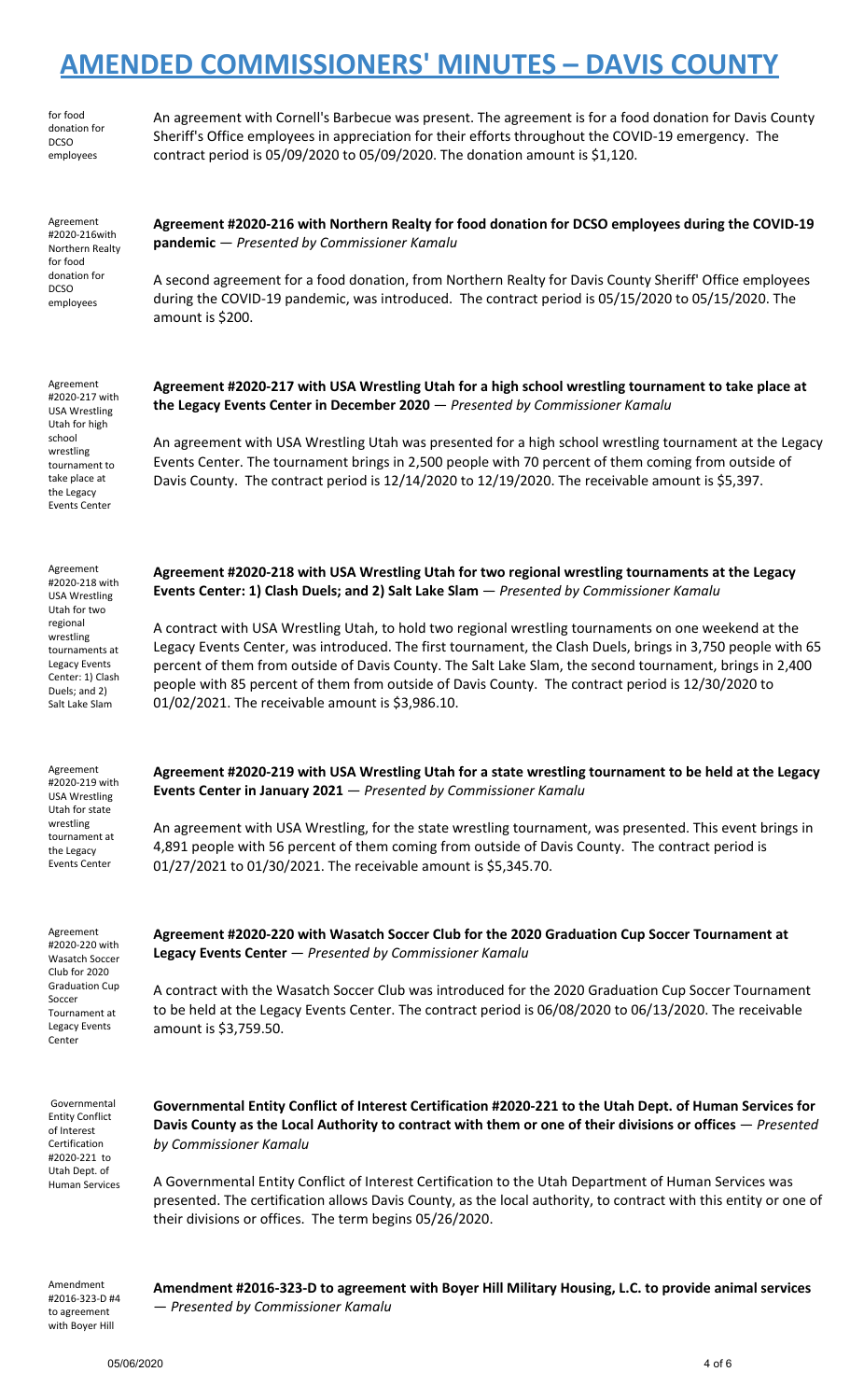Military Housing, L.C. to provide animal services

Amendment No. 4 to an agreement with Boyer Hill Military Housing LLC, for animal services, was introduced. [This Item was identified as an interlocal cooperation agreement in the meeting, but paperwork indicates it is a regular agreement.] The agreement is for Davis County Animal Care to provide animal services for housing areas for active duty personnel at Hill Air Force Base The contract period is 01/01/2020 to 12/31/2020. The receivable amount is \$5,388.25.

Amendments to interlocal cooperation agreements with multiple cities within Davis County.

**Amendments to interlocal cooperation agreements with multiple cities within Davis County to provide animal services** — *Presented by Commissioner Kamalu*

Amendments to interlocal cooperation agreements between Davis County Animal Care and local cities were introduced. It was noted that agreements with Fruit Heights and Woods Cross were not among those being amended during this meeting. The amendments are the fourth made to each of the following agreements for animal services. The contract period of 01/01/2020 to 12/31/2020 is the same for each city. The receivable amounts differ and are based on a formula for the number of calls averaged over the past three years.

- Amendment #2016-229-D with Bountiful City, \$124,691.
- Amendment #2016-230-D with Centerville City, \$41,753.67.
- Amendment #2016-284-D with Clearfield City, \$146,969.54.
- Amendment #2016-231-D with Clinton City, \$98,752.64.
- Amendment #2016-232-D with Farmington City, \$70,971.09.
- Amendment #2016-246-D with Kaysville City, \$94,039.57.
- Amendment #2016-234-D with Layton City, \$338,612.13.
- Amendment #2016-255-D with North Salt Lake City, \$58,134.46.
- Amendment #2016-324-D with South Weber City, \$20,673.57.
- Amendment #2016-235-D with Sunset City, \$38,398.68.
- Amendment #2016-256-D with West Bountiful City, \$18,199.75.
- Amendment #2016-236-D with West Point City, \$48,476.56.

Motion to Approve Business and Action Items: Com. Elliott Seconded: Com. Stevenson All voted Aye

Commissioner Elliott moved to recess to the Board of Equalization. Commissioner Stevenson seconded the motion. All voted Aye.

**\_\_\_\_\_\_\_\_\_\_\_\_\_\_\_\_\_\_\_\_\_\_\_\_\_\_\_\_\_\_\_\_\_\_\_\_\_\_\_\_\_\_\_\_\_\_\_\_\_\_\_\_\_\_\_\_\_\_\_\_\_\_\_\_\_\_\_\_\_\_\_\_\_\_\_\_\_\_\_\_\_\_\_\_\_\_\_\_**

| <b>BOARD OF</b><br><b>EQUALIZATION</b> |                                                                                                                                                                                            |
|----------------------------------------|--------------------------------------------------------------------------------------------------------------------------------------------------------------------------------------------|
| Property Tax<br>Register               | Property Tax Register matters were presented by Curtis Koch, Davis County Clerk/Auditor.<br>Commissioners were asked to consider, under Auditor's Adjustments, three Veteran Exemption Tax |
|                                        | Abatements for the year 2019.                                                                                                                                                              |
|                                        | Motion to Approve: Com. Stevenson                                                                                                                                                          |
|                                        | Seconded: Com. Elliott                                                                                                                                                                     |
|                                        | All voted Aye                                                                                                                                                                              |
|                                        |                                                                                                                                                                                            |
|                                        | Commissioner Elliott moved to reconvene the Commission Meeting. Commissioner Stevenson seconded the motion. All voted Aye.                                                                 |

**CONSENT ITEMS**